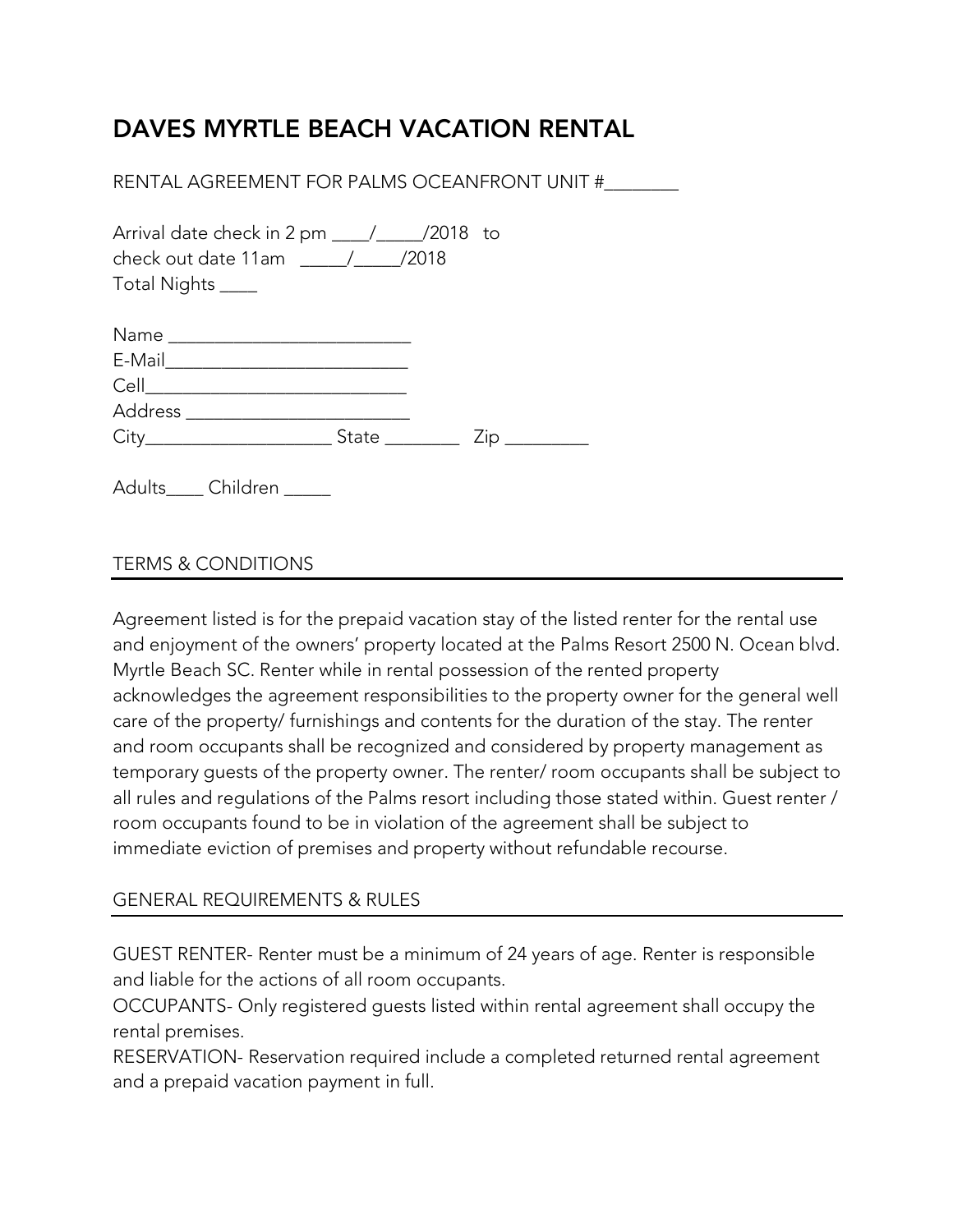PAYMENTS- Payments accepted include credit card /money orders/ personal checks (Make checks payable to Dave Maher).

RESCHEDULE CHANGES- A guests request for change of dates will be at the discretion of the owner and room availability.

CANCELLATION- Provisions for a guest cancellation. All payments received will be fully refunded providing the requested cancellation dates are refilled. A complete refund will be issued only when/ if the owner has successfully refilled the listed cancellation. SMOKING- This unit is a non-smoking unit. Smoking is prohibited within the rental unit (Immediate eviction for any violations).

NOISE- There shall be no action that disturbs the quiet enjoyment of any resort guests. Quite time hours are 10 pm to 7 am.

PETS- Pets are not allowed on the resort grounds or within the rental unit.

BALCONIES- Hanging of towels/ clothing off balconies is prohibited. Discharging of any fireworks/ throwing of any articles off balconies are strictly prohibited. Violators are subject to immediate eviction and legal action taken. Use of grilling/cooking is prohibited on balconies.

PARKING- A parking permit will be issued at check-in. Visibly displayed parking permits are required at all times. Parking is within designated Palms property only. Violations can result in owner expense towing. Motorcycles/ campers /trailers prohibited on the resort parking grounds.

CHECK IN- Check in is available after 3 pm at the Palms front desk located in Palms North tower. Check in availability 24/7 hours.

CHECK-OUT- Check out is on or before 11 am. A late check out is not available. Maid service will arrive at 11am sharp to clean the unit in preparation of the next daily guest arrival.

MAID SERVICE/CLEANING- A daily maid service is not included with the rental (maid service is available at additional costs) The renter shall be responsible for maintaining the daily cleanliness of the unit. Daily trash is to be left bagged outside front door for maid pick up. Departing guests shall leave the unit in general clean condition including the removal of all trash and personal items.

LINEN & TOWELS- A one-time supply of towels / linen provided on arrival. (Additional charges resulting from any missing linen)

AMENITIES- Guests will have full access to all of the Palms resort amenities by use of their room security key card.

DISCLAIMER- The property owners shall not be held liable to guest renter/ room occupant/ invitees for any such experienced personal accidents or injury including any other damage, theft or loss to personal property while on or about the resort property and premises. The guest renter shall hold the owners harmless and indemnified from all loss or damages occasioned by the use, misuse or abuse of any part or fixture or item